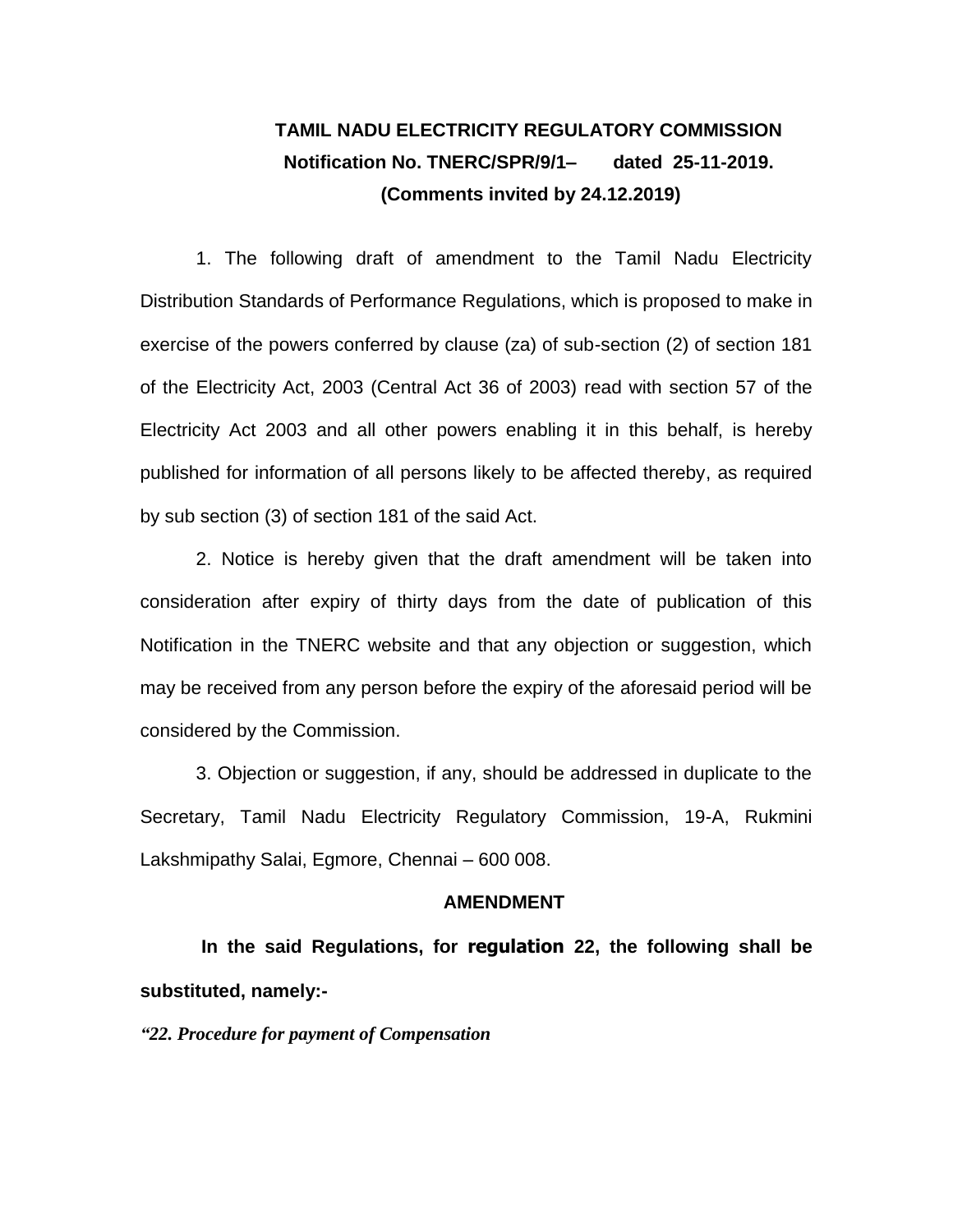*(1) A consumer who is aggrieved by the non-compliance of the Standards of Performance specified in this regulation may make a written claim to the area engineer of the licensee within thirty days of violation of the guaranteed standard. The area engineer shall take a decision on the claim made by the consumer in accordance with the Distribution Standards of Performance regulations and if found in order, the compensation shall be paid through credit entry in the next/future bill of electricity charges within ninety days from the date of the claim.*

*(2) If the grievance of the consumer is not redressed fully or if there is a dispute in the payment of compensation, the affected consumer may approach the Consumer Grievance Redressal Forum of the Circle for relief.*

(By order of the Tamil Nadu Electricity Regulatory Commission)

 (K.Veeramani) (Secretary)i/c Tamil Nadu Electricity Regulatory Commission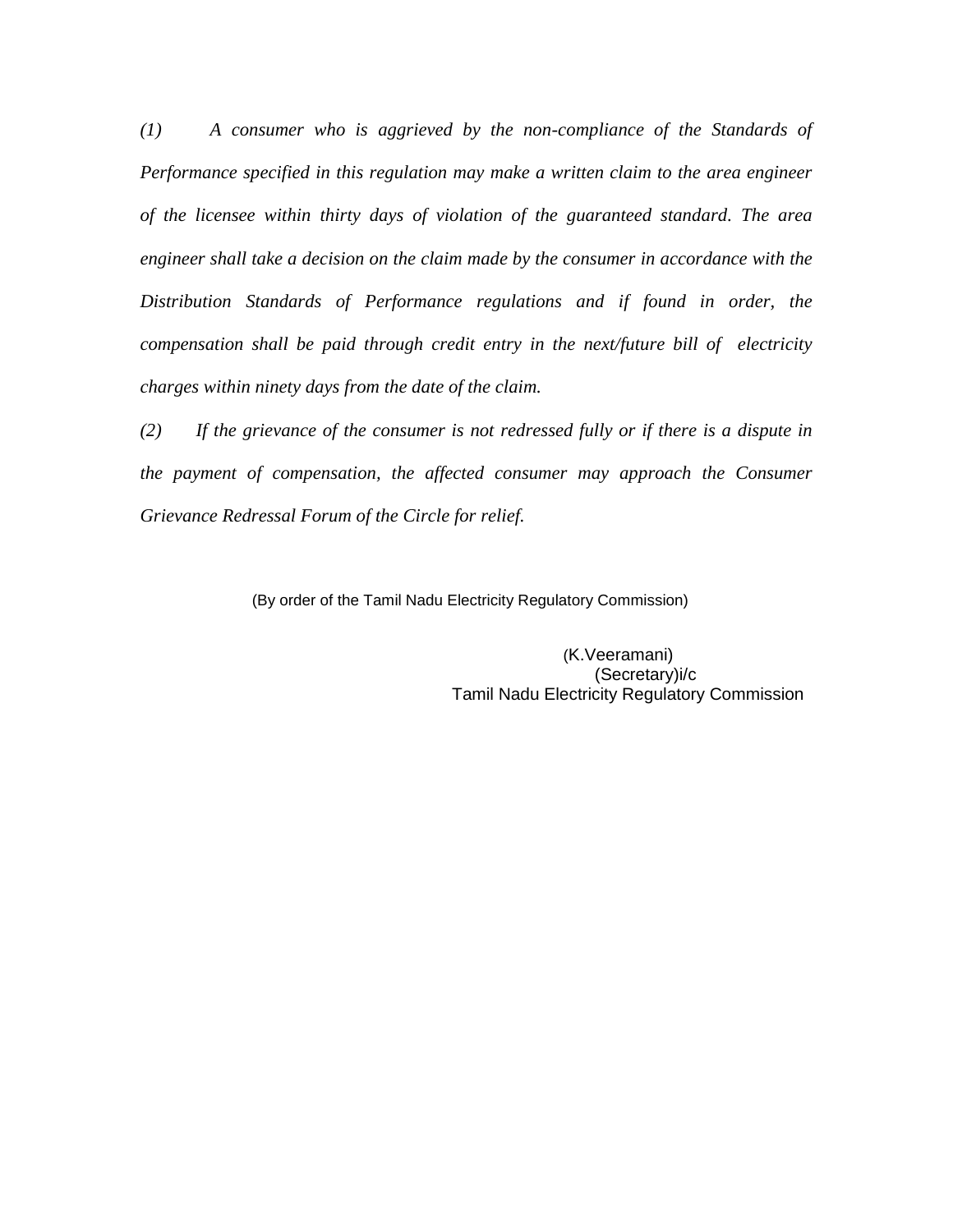## **EXPLANATORY STATEMENT**

 The Tamil Nadu Electricity Distribution Standards of Performance Regulations, 2004, specifies the automatic mode of payment of compensation to the affected consumer by the licensee for non-compliance of a particular standard through credit entry in the next consumption bill. Section 57 (1) of the Electricity Act, 2003 (Central Act 36 of 2003), empowers the appropriate Commission to specify Standards of Performance while section 57 (2) inter alia provides that the licensee shall be liable to pay such compensation to the person affected as may be determined by the appropriate Commission after giving a reasonable opportunity of being heard to the concerned licensee. As such an automatic mode of compensation as provided in the said regulation 22 (1) is not consistent with the provisions of the Electricity Act, 2003, (Central Act 36 of 2003). Failure to pay compensation as per Tamil Nadu Electricity Distribution Standards of Performance Regulations, 2004 shall constitute a grievance and the affected consumer may approach the Consumer Grievance Redressal Forum for redressal. It is therefore proposed to amend the said Regulations suitably so that the Consumer Grievance Redressal Forum decides on the payment of eligible compensation in such matters after giving an opportunity of hearing to the licensee.

(By order of the Tamil Nadu Electricity Regulatory Commission)

 (K.Veeramani) (Secretary)i/c Tamil Nadu Electricity Regulatory Commission